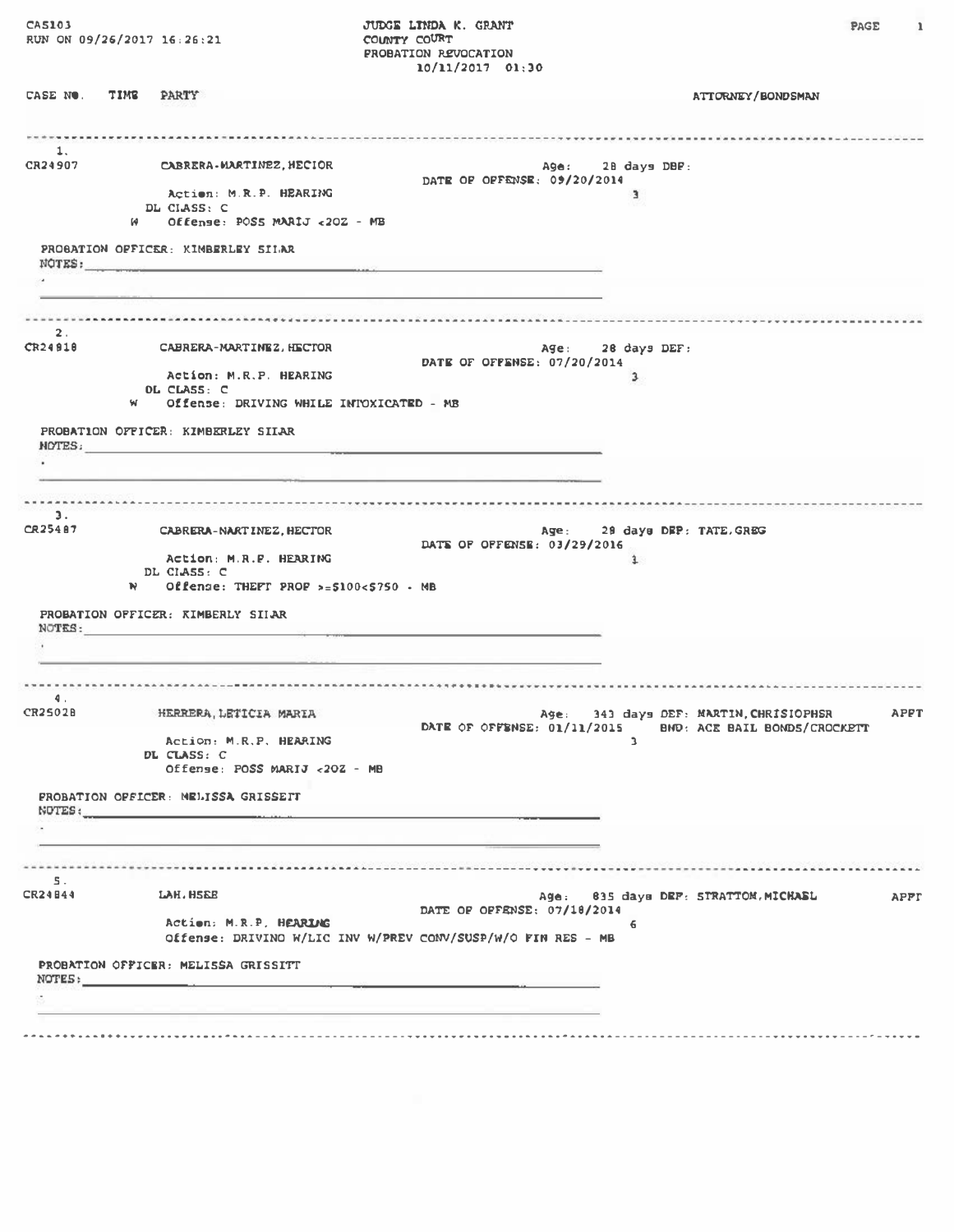CAS103<br>RUN ON 09/26/2017 16:26:21

CABE NO. TIME PARTY

**JUDGE LINDA K. GRANT**<br>COUNTY COURT PROBATION REVOORTION<br>10/11/2017 01:30

ATTORNEY/BONDSMAN

| MARS, JOHN THOMAS                                                      |                                           |                                                                                                                                                                                                                                                                                |                                                                                                                                                                                                                                                                                               |                                                                                                                                               |                                                                                                                                                                                                                                                                                       |
|------------------------------------------------------------------------|-------------------------------------------|--------------------------------------------------------------------------------------------------------------------------------------------------------------------------------------------------------------------------------------------------------------------------------|-----------------------------------------------------------------------------------------------------------------------------------------------------------------------------------------------------------------------------------------------------------------------------------------------|-----------------------------------------------------------------------------------------------------------------------------------------------|---------------------------------------------------------------------------------------------------------------------------------------------------------------------------------------------------------------------------------------------------------------------------------------|
| Action: M.R.P. HEARING<br>DL CLASS: C                                  |                                           |                                                                                                                                                                                                                                                                                |                                                                                                                                                                                                                                                                                               |                                                                                                                                               |                                                                                                                                                                                                                                                                                       |
|                                                                        |                                           |                                                                                                                                                                                                                                                                                |                                                                                                                                                                                                                                                                                               |                                                                                                                                               |                                                                                                                                                                                                                                                                                       |
| PROBATION OFFICER: MELISSA GRISSETT                                    |                                           |                                                                                                                                                                                                                                                                                |                                                                                                                                                                                                                                                                                               |                                                                                                                                               |                                                                                                                                                                                                                                                                                       |
|                                                                        |                                           |                                                                                                                                                                                                                                                                                |                                                                                                                                                                                                                                                                                               |                                                                                                                                               |                                                                                                                                                                                                                                                                                       |
|                                                                        |                                           |                                                                                                                                                                                                                                                                                |                                                                                                                                                                                                                                                                                               |                                                                                                                                               |                                                                                                                                                                                                                                                                                       |
|                                                                        |                                           |                                                                                                                                                                                                                                                                                |                                                                                                                                                                                                                                                                                               |                                                                                                                                               |                                                                                                                                                                                                                                                                                       |
| CR25252 PAYTEN, OLUFENI K                                              |                                           |                                                                                                                                                                                                                                                                                |                                                                                                                                                                                                                                                                                               |                                                                                                                                               |                                                                                                                                                                                                                                                                                       |
| Action: M.R.P. HEARING<br>DL CLASS: C                                  |                                           |                                                                                                                                                                                                                                                                                | $\mathbf{1}$                                                                                                                                                                                                                                                                                  |                                                                                                                                               |                                                                                                                                                                                                                                                                                       |
| $W$ Offense: POSS MARIJ <202 - MB                                      |                                           |                                                                                                                                                                                                                                                                                |                                                                                                                                                                                                                                                                                               |                                                                                                                                               |                                                                                                                                                                                                                                                                                       |
| PROBATION OFFICER: MELISSA GRISSETT                                    |                                           |                                                                                                                                                                                                                                                                                |                                                                                                                                                                                                                                                                                               |                                                                                                                                               |                                                                                                                                                                                                                                                                                       |
|                                                                        |                                           |                                                                                                                                                                                                                                                                                |                                                                                                                                                                                                                                                                                               |                                                                                                                                               |                                                                                                                                                                                                                                                                                       |
|                                                                        |                                           |                                                                                                                                                                                                                                                                                |                                                                                                                                                                                                                                                                                               |                                                                                                                                               |                                                                                                                                                                                                                                                                                       |
| PEOPLES, QUINTON DION                                                  |                                           |                                                                                                                                                                                                                                                                                |                                                                                                                                                                                                                                                                                               |                                                                                                                                               |                                                                                                                                                                                                                                                                                       |
| Action: M.R.P. HEARING<br>DL CLASS: C<br>Offense: POSS MARIJ <202 - MB |                                           |                                                                                                                                                                                                                                                                                | $\blacktriangleleft$                                                                                                                                                                                                                                                                          |                                                                                                                                               |                                                                                                                                                                                                                                                                                       |
|                                                                        |                                           |                                                                                                                                                                                                                                                                                |                                                                                                                                                                                                                                                                                               |                                                                                                                                               |                                                                                                                                                                                                                                                                                       |
|                                                                        |                                           |                                                                                                                                                                                                                                                                                |                                                                                                                                                                                                                                                                                               |                                                                                                                                               |                                                                                                                                                                                                                                                                                       |
|                                                                        |                                           |                                                                                                                                                                                                                                                                                |                                                                                                                                                                                                                                                                                               |                                                                                                                                               |                                                                                                                                                                                                                                                                                       |
|                                                                        |                                           |                                                                                                                                                                                                                                                                                |                                                                                                                                                                                                                                                                                               |                                                                                                                                               |                                                                                                                                                                                                                                                                                       |
| RAYA-MAGDALEMO, VICTOR MANU                                            |                                           |                                                                                                                                                                                                                                                                                |                                                                                                                                                                                                                                                                                               |                                                                                                                                               |                                                                                                                                                                                                                                                                                       |
| Action: M.R.P. HEARING<br>W.                                           |                                           |                                                                                                                                                                                                                                                                                |                                                                                                                                                                                                                                                                                               |                                                                                                                                               |                                                                                                                                                                                                                                                                                       |
| PROBATION OFFICER: MELISSA GRISSETT                                    |                                           |                                                                                                                                                                                                                                                                                |                                                                                                                                                                                                                                                                                               |                                                                                                                                               |                                                                                                                                                                                                                                                                                       |
|                                                                        |                                           |                                                                                                                                                                                                                                                                                |                                                                                                                                                                                                                                                                                               |                                                                                                                                               |                                                                                                                                                                                                                                                                                       |
|                                                                        |                                           |                                                                                                                                                                                                                                                                                |                                                                                                                                                                                                                                                                                               |                                                                                                                                               |                                                                                                                                                                                                                                                                                       |
|                                                                        |                                           |                                                                                                                                                                                                                                                                                |                                                                                                                                                                                                                                                                                               |                                                                                                                                               |                                                                                                                                                                                                                                                                                       |
| SMITH, MICHAEL ANTHONY JR                                              |                                           |                                                                                                                                                                                                                                                                                |                                                                                                                                                                                                                                                                                               |                                                                                                                                               | <b>APPT</b>                                                                                                                                                                                                                                                                           |
| Action: M.R.P. HEARING                                                 |                                           |                                                                                                                                                                                                                                                                                |                                                                                                                                                                                                                                                                                               |                                                                                                                                               |                                                                                                                                                                                                                                                                                       |
| Offense: POSS MARIJ <20Z - MB                                          |                                           |                                                                                                                                                                                                                                                                                |                                                                                                                                                                                                                                                                                               |                                                                                                                                               |                                                                                                                                                                                                                                                                                       |
| PROBATION OPPICER: MELISSA GRISSETT                                    |                                           |                                                                                                                                                                                                                                                                                |                                                                                                                                                                                                                                                                                               |                                                                                                                                               |                                                                                                                                                                                                                                                                                       |
|                                                                        |                                           |                                                                                                                                                                                                                                                                                |                                                                                                                                                                                                                                                                                               |                                                                                                                                               |                                                                                                                                                                                                                                                                                       |
|                                                                        |                                           |                                                                                                                                                                                                                                                                                |                                                                                                                                                                                                                                                                                               |                                                                                                                                               |                                                                                                                                                                                                                                                                                       |
|                                                                        | NOTES:<br>NOTES:<br>DL CLASS: C<br>NUTES: | NOTES : NOTES : A CONSTRUCTION OF THE CONSTRUCTION OF THE CONSTRUCTION OF THE CONSTRUCTION OF THE CONSTRUCTION OF THE CONSTRUCTION OF THE CONSTRUCTION OF THE CONSTRUCTION OF THE CONSTRUCTION OF THE CONSTRUCTION OF THE CONS<br>NOTES:<br>Offense: PROH WEAPON KNUCKLES - MA | Offense; DRIVING W/LIC INV W/FREV CONV/SUSP/W/O FIN RBS - MB<br>the control of the control of the control of the control of the control of the control of the control of the control of the control of the control of the control of the control of the control of the control of the control | $\overline{2}$<br>DATE OF OFFEHSE: 09/05/2015<br>DATE OF OFFENSE: 10/03/2015<br>$\mathbf{1}$<br>DATE OF OFFENSE: 11/22/2015<br>$\overline{1}$ | Age: 79 days DEF:<br>DATE OF OFPENSE: 01/13/2016 BND: ACE BAIL BONDS/CROCKETT<br>Age: 43 days DEF:<br>Age: 474 days DBF: REED, JUSTIN<br>DATE OF OFFENSE: 09/12/2013 BND: REED. JUSTIN<br>Age: 43 days DEF:<br>Age: 119 days DEF: ROBINSON, GEORGE M.<br>BND: ACE BAIL BONDS/CROCKETT |